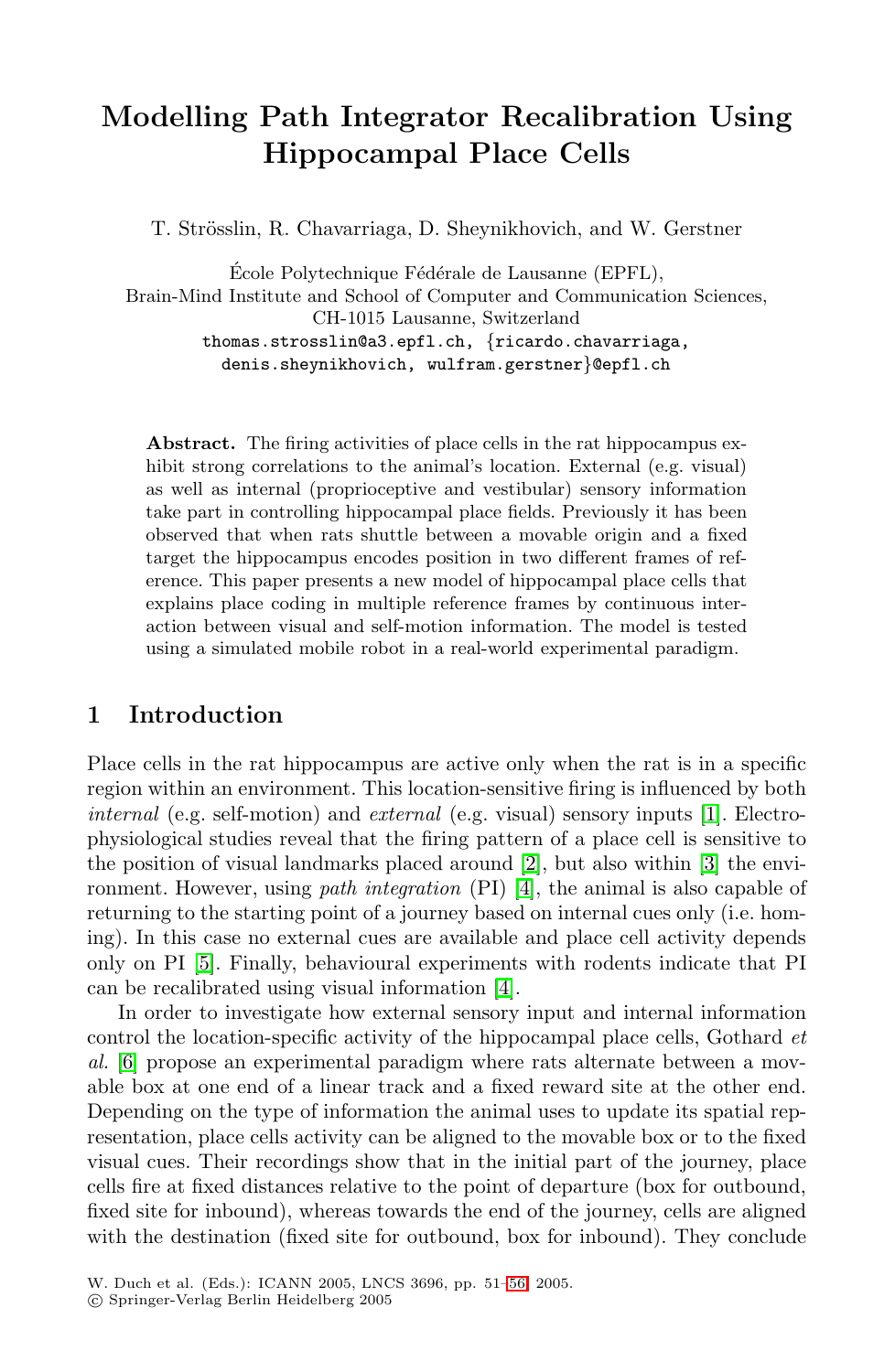52 T. Strösslin et al.

that the spatial representation is initially driven by PI, and, as the rat moves farther along the track, it becomes tied to the external cues.

This paper proposes a new neural model of the rat hippocampus. A representation of space is built by combining visual sensory input and self-motion information. The model resolves ambiguities in the visual data by means of path integration, whereas external input is used to prevent the accumulation of errors inherent [to](#page-1-0) the PI. The interaction between the two sources of information is evaluated in the experimental paradigm described above using a simulated mobile robot. The firing profiles [of](#page-5-3) [m](#page-5-4)[o](#page-5-5)delled place cells exhibit properties similar to real hippocampal neurons.

# **2 Model Description**

The model architecture (Fig. 1) is based on the anatomy of the rat hippocampal formation. It is consistent with fundamental electro-physiological properties of place cells [1]. This work extends previous models [7,8,9] by equipping them with a new visual system that can deal with realistic sensory input and an adaptive recalibration mechanism used to combine path integration and visual input.



<span id="page-1-0"></span>**Fig. 1.** Model architecture. It consists of four interconnected populations of rate-coded neurons. Column difference cells (CDC) store visual stimuli and drive visual place cells (VPC). Self-motion information drives the path integrator (PI). VPC calibrate PI and they both project to the combined hippoca[mp](#page-2-0)al place cells (HPC).

### **2.1 Visual Place Code**

The model's visual processing is based on low-level feature matching, rather than explicit object recognition. Complex Gabor wavelets with 8 different orientations serve as feature extractors. They are evaluated at all points of a rectangular grid. An example response of this "artificial retina" is shown in Fig. 2.

Each retinal response is translated into neural activity. During an experiment, cells are "recruited" as needed. Thus the number of cells grows with time. It is assumed that there are enough cells to represent the entire environment.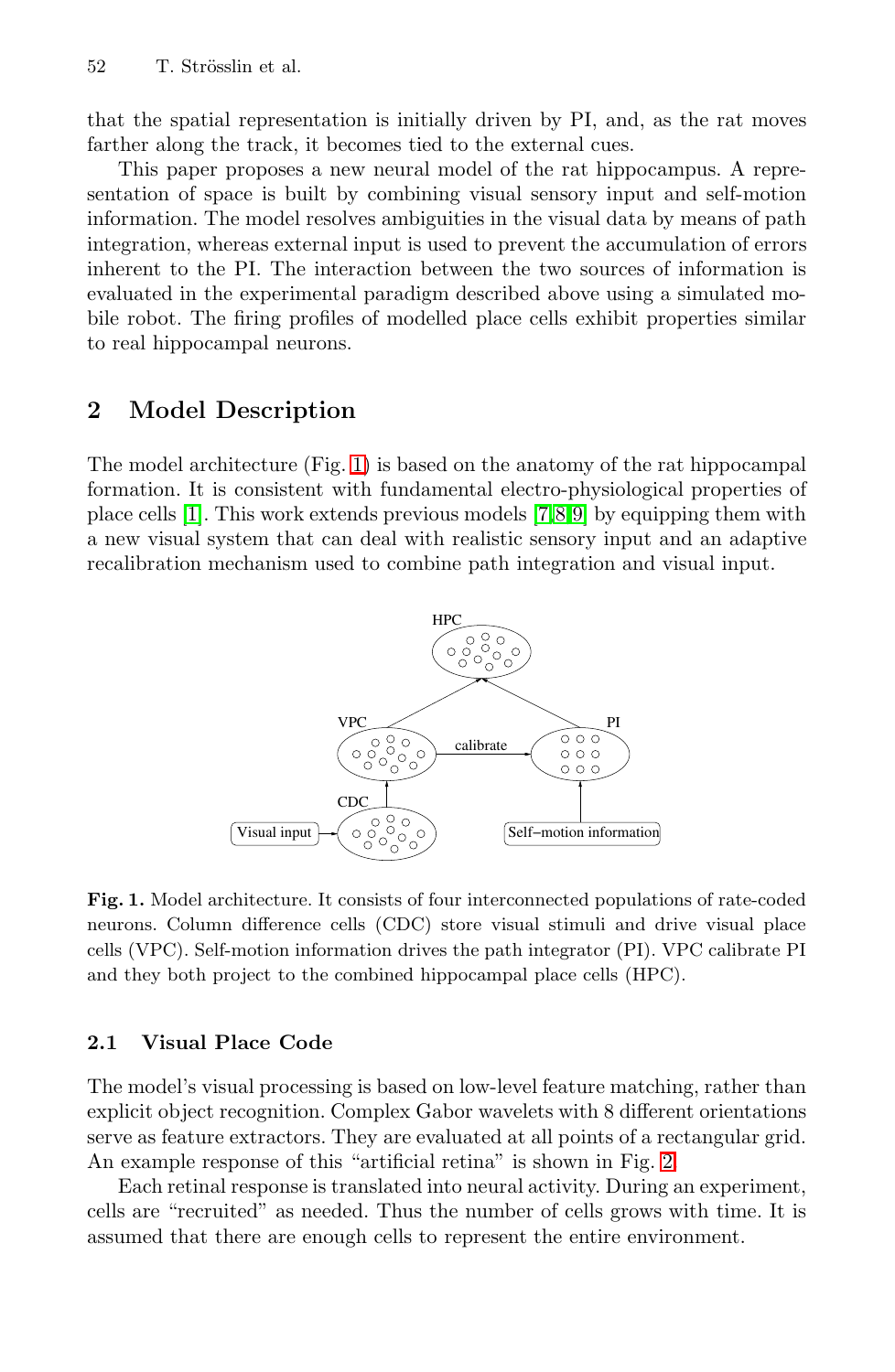

<span id="page-2-0"></span>**Fig. 2.** Responses of an artificial  $15\times3$  retina of Gabor filters to an input image of  $280^\circ$ horizont[al v](#page-2-0)iew field. Each point of the grid contains 8 filters of different orientations. The thick lines indicate the direction and "strength" of edges near each retinal point. Two retinal columns at positions s and  $s + \delta_n$  are highlighted.

During environment exploration, a set of "column difference cells" (CDCs) is recruited at each time step. CDC *n* stores the difference  $d_n = f(s_n + \delta_n) - f(s_n)$ between two retinal columns s and  $s + \delta$ , where  $f(s_n)$  is the vector of all filter activities at column s (Fig. 2). At a later time step, CDC n responds to the new input with a firing rate

$$
r_n = k \cdot \exp\left\{-\min_s \left[ \left(\boldsymbol{f}(s+\delta_n) - \boldsymbol{f}(s)\right) - \boldsymbol{d}_n\right]^2 \right\} \quad , \tag{1}
$$

where  $k$  is a normalisation constant. Spatial firing is obtained by combining the responses of several CDCs one synapse downstream in a population of visual place cells (VPCs). One-shot Hebbian learning is applied to tune the synaptic strengths  $w_{ij}$  between each active CDC j and a newly recruited VPC i to  $w_{ij} =$  $r_i \cdot r_i$ . The new cell should be maximally active  $(r_i = 1)$  for the current afferent CDC projection. This is achieved by using a piecewise linear activation function:

$$
r_i = \begin{cases} 0 & \text{if } \kappa_i h_i < \theta_{low} \\ 1 & \text{if } \kappa_i h_i > 1 \\ (\kappa_i h_i - \theta_{low})(1 - \theta_{low}) & \text{otherwise} \end{cases}
$$
 (2)

where  $h_i = \sum_j w_{ij} r_j$  is the input potential of the VPC neuron i,  $\kappa_i = 1/h_i^0$ determines the saturation potential of the neuron (with  $h_i^0$  standing for the input potential at the time when neuron i was recruited) and  $\theta_{low} = 0.2$  is the minimal input to activate the neuron.

The resulting place code represents the robot's position  $P_v$  within the environment, estimated by visual information only. The encoded location is extracted from the population activity using a population vector:

$$
\mathbf{P_v} = \frac{\sum_i r_i \cdot \mathbf{x}_i}{\sum_i r_i} \tag{3}
$$

where  $\mathbf{x}_i$  is the position of the robot where VPC i was recruited.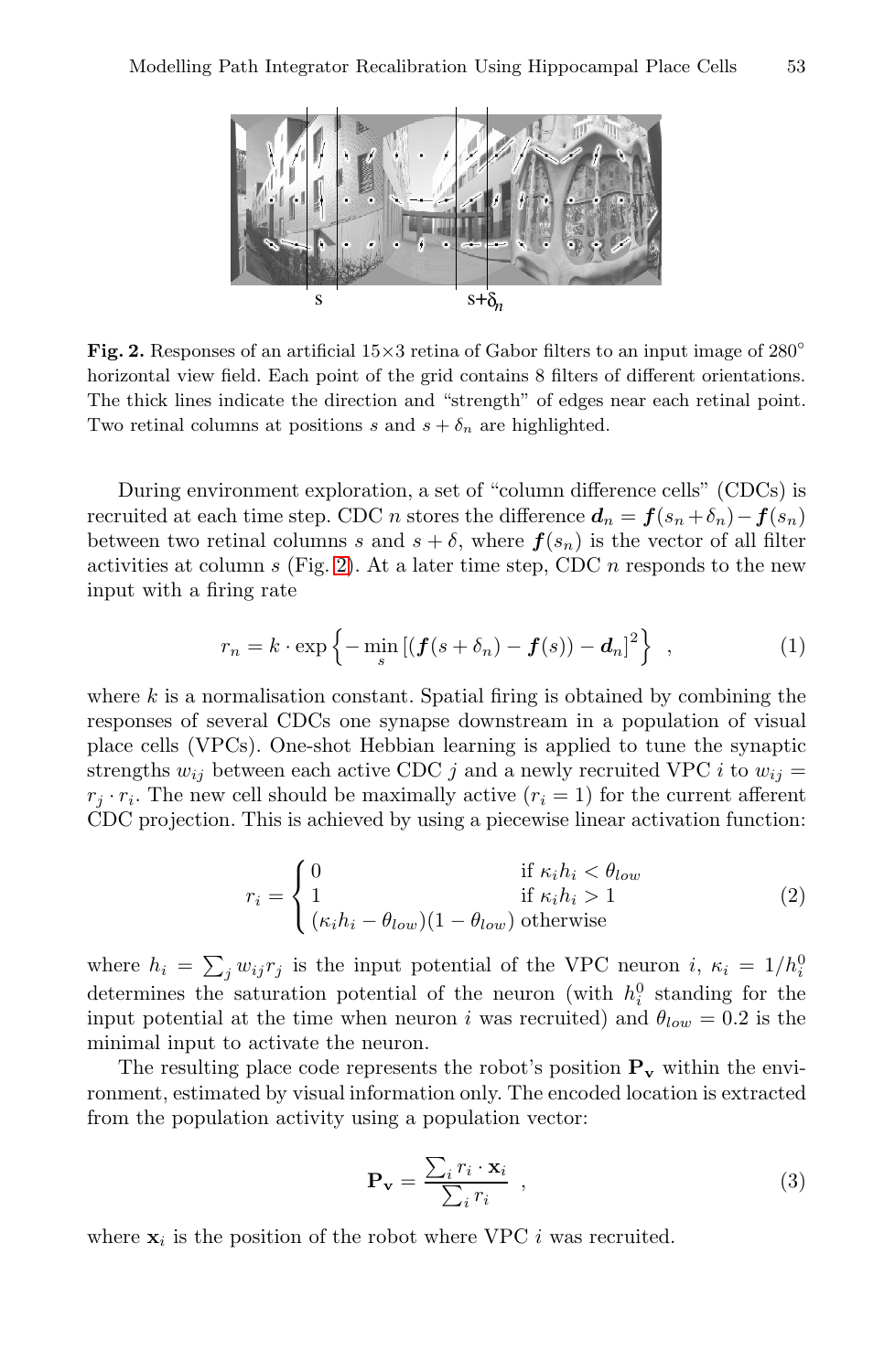54 T. Strösslin et al.

#### **2.2 Path Integration**

<span id="page-3-0"></span>The input to the path integrator are the rotation and displacement signals from the robot's odometers. After each movement a new estimated position of the robot in an abstract Cartesian coordinate frame is calculated using standard trigonometric formulas. In order to neurally represent the position we employ a population of "path integration cells" (PI) such that each cell  $j$  is assigned a preferred position  $p_j$  in the abstract frame. Firing rate of the cell is defined as:

$$
r_j = e^{-\frac{(\|\mathbf{P_o} - \mathbf{p}_j\|_2)^2}{2\sigma_o^2}} \tag{4}
$$

where  $P_o$  is the internal odometric position estimate.

In order to decrease the mismatch between the estimated positions **P<sup>o</sup>** and **Pv**, the path integrator is recalibrated using vision at each time step:

$$
\mathbf{P} = \mathbf{P_o} - \beta \cdot (\mathbf{P_o} - \mathbf{P_v}) \tag{5}
$$

where  $\beta = 0.1$  determines the influence of the visual cues.

### **2.3 Hippocampal Place Cells**

VPC and PI place cells project to a layer of hippocampal place cells (HPCs) (Fig.1). At each time step a place cell is recruited and its afferent connections from the VPC and PI are initialised using one-shot Hebbian rule. The firing rate [of](#page-4-0) HPC neuron  $i$  is defined by  $(2)$  where the afferent cells are the PI and VPC.

## **3 Results and Conclusions**

Gothard et al. [6] proposed an experimental paradigm to study how path integration and visual input contribute to the hippocampal representation of space. Rats were trained to shuttle back and forth on a linear track with a movable [b](#page-5-6)ox located at one end of the track and a fixed reward site at the other (box1 configuration, Fig. 3(a)). During the journeys from the box to the fixed site (outbound journey), the box was moved rando[ml](#page-4-0)y between five locations (box1 to box5). Once the animal reached the fixed site, it started the inbound journey to the box (now located at a new position). Cell recordings show that in the initial part of the journey place cells fired at fixed distances relative to the point of departure (box for outbound, fixed site for inbound), whereas towards the end of the journey cells were aligned with the destination (fixed site for outbound, box for inbound) [6].

We apply the same experimental setup for our model. The place fields of four HPCs for the five box configurations are shown in Fig. 3(b). Consistent with observation in rats, HPCs initially fire with respect to the starting point, whereas towards the end of the journey, place fields align with the destination.

This change of reference frame in the model is explained by the interaction between internal and external information: in the inbound and outbound journeys visual information recalibrates the path integrator (PI) to either end of the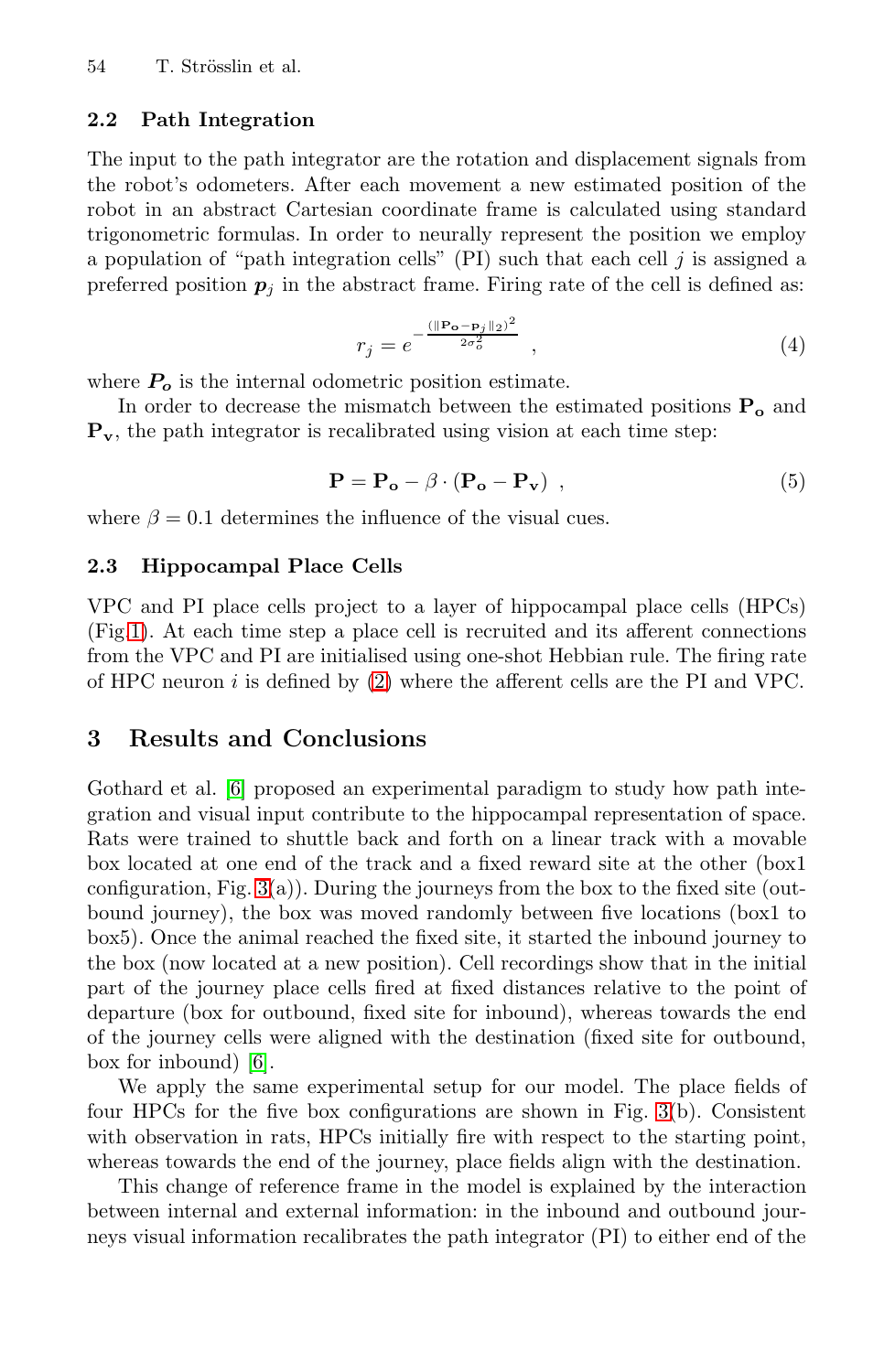<span id="page-4-0"></span>

Fig. 3. (a) Experimental setup of Gothard et al. [6]. The rat shuttles between a fixed site and a box, which is displaced during outbound journeys to five different locations (box1 to box5). (b) Firing profiles of four modelled place cells. Two cells are active during the inbound journey (left), and two during the outbound journey (right) for the five box configurations. Black dots show the place field displacements with respect to box1 condition, lines approximate the displacement slopes S (see text).



**Fig. 4.** Displacement slopes of place cells ver[su](#page-3-0)s the location of maximum firing in the box1 configuration. Slopes are normalised to be 0 for cells whose place fields do not shift following the box shift and 1 for cells whose place fields shift together with the box. (a) Our model. (b) Experimental results in rats (Redrawn from [6]).

well known box1 configuration. After leaving the box in the outbound journey, a mismatch occurs between vision and PI if the configuration differs from box1. This inconsistency is gradually reduced by recalibrating PI (5), until the representations are congruent near the end of the track. Later, during the inbound journey, another mismatch appears and again, PI recalibration by vision resolves the conflicting information. To quantify how the receptive fields of the place cells shift for the different configurations (box1 to box5) we calculate their *displace*ment slopes [6]. This slope results from a linear fit of the place field shifts of a cell in box2 to box5 with respect to box1. Shifted positions are determined by the location of the maximum cross-correlation of the place field with respect to the box1 condition. The displacement slopes in the HPC population are shown in Fig. 4(a). Both for inbound and outbound directions, cells firing near the fixed end in the box1 condition do not exhibit a shift in their receptive fields whereas